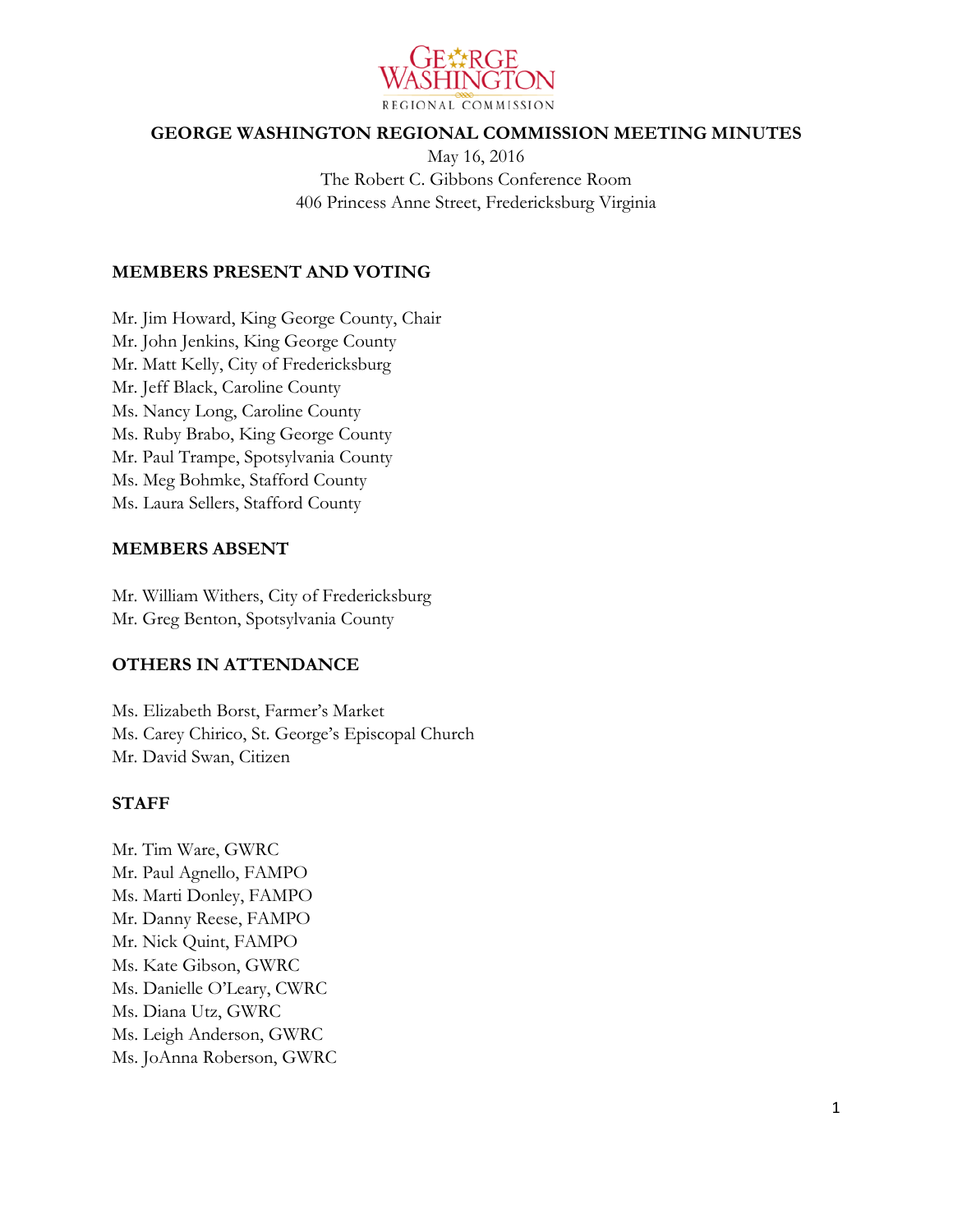# **CALL TO ORDER**

Mr. Howard called the meeting to order at 6:00 p.m. with a quorum present; which was followed by the Pledge of Allegiance.

## **APPROVAL OF GWRC MEETING AGENDA**

Upon motion by Mr. Kelly and seconded by Ms. Brabo, with all in consensus, the agenda for the May 16th meeting was approved as submitted.

### **APPROVAL OF GWRC MEETING MINUTES – APRIL 18, 2016**

Upon motion by Ms. Sellers and seconded by Ms. Brabo, with all others in consensus, the minutes from the April 18th meeting were approved as submitted with the two noted amendments to be made as presented by Ms. Brabo and Ms. Bohmke. (Ms. Brabo requested word revision under Old Business Category B – Dahlgren Railroad Heritage Trail & Ms. Bohme requested word revision under the GWRC Regional Land Bank category).

### **PUBLIC INVOLVEMENT**

None

### **FINANCIAL REPORT**

Mr. Ware advised that the Financial Report is included in tonight's agenda packet. Mr. Ware stated that to date, the Commission's assets are \$542,638.23 and the year-to-date balance is \$169,233.98. Mr. Ware relayed that the year-to-date agency balance is even higher than what was anticipated it being at this point in the calendar year.

### **EXECUTIVE DIRECTOR'S REPORT**

Mr. Ware advised that after several years in the planning stages, the Local Emergency Planning Commission (LEPC) has now been formed and conducted its first meeting earlier today. Mr. Ware stated that the purpose of the committee is for the development of a Hazardous Material Plan for the region. Mr. Ware stated the regional plan is an unfunded mandate; however, something the Commission should be overseeing.

Mr. Kelly stated that a Regional Plan has brought good discussion to the table on the direction the Commission should precede. Mr. Kelly stated that a regional plan is not designed to replace an individual locality plan. Mr. Kelly stated that a regional plan would identify where the haz-mat regions are within the planning district; it would identify where the EMS sites are located; it would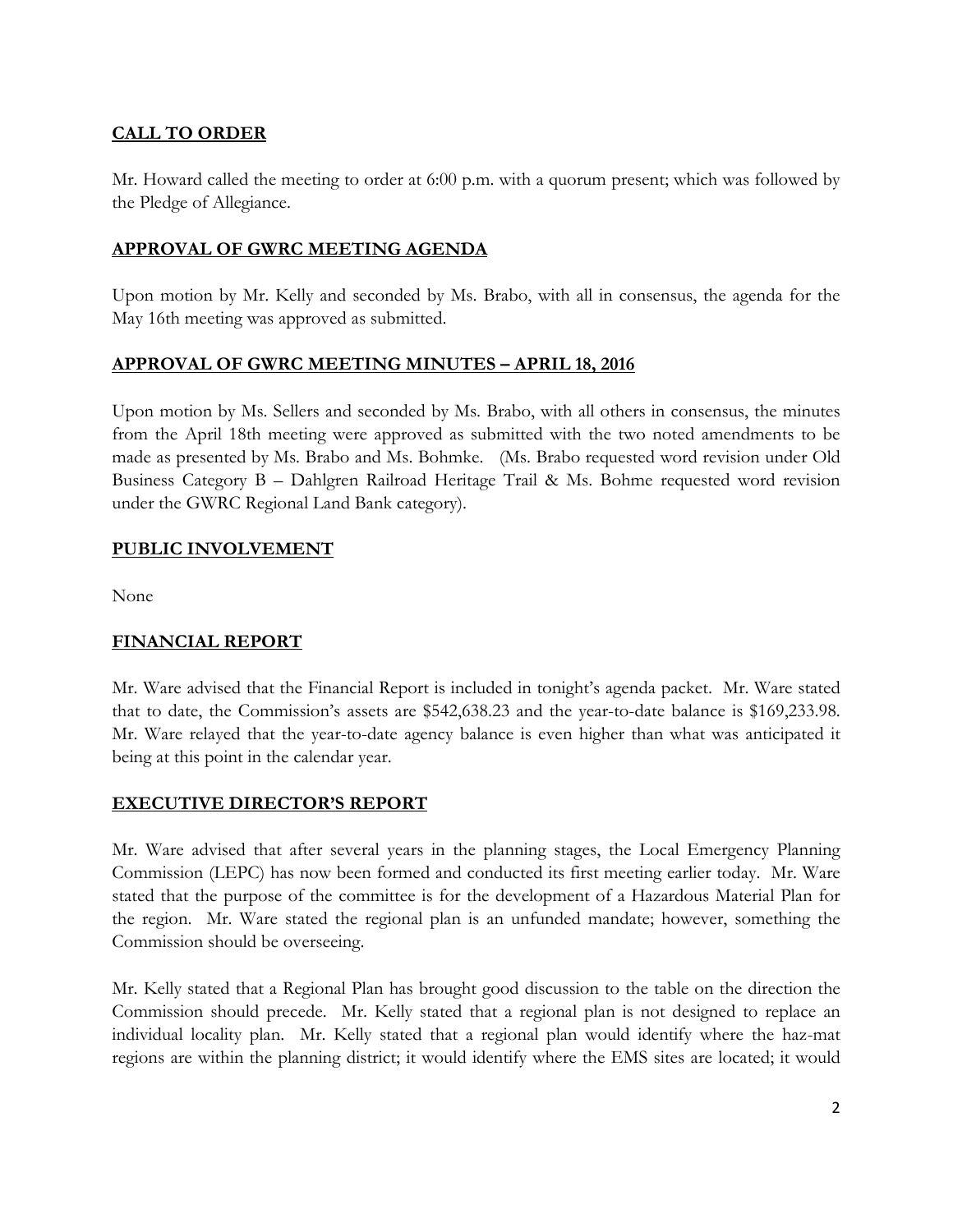provide insight as to what needs to be updated and compiled together regionally; it would list resources that are currently available and provide insight on ones that need to incorporated; etc.

Ms. Bohmke asked if the Hazmat Regional Plan also included the rail traffic and concerns. Mr. Kelly advised that the rail system throughout the region provides transportation arteries across the region and would be a factor for public safety issues should a regional emergency/crisis develop. Mr. Kelly asked that more information be provided to the committee on the planning levels, regional cooperation of shared resources; additional regional needs; etc.

Mr. Ware advised that the committee would be kept appraised of the LEPC meetings/discussions, etc. Mr. Ware stated that the LEPC is going to be strictly a planning and informational board that will discuss the region's key concerns; the best practices needed; the local funding sources that would be required; the grants that could be applied for that the Commission regionally could qualify for that perhaps individual localities do not qualify for, etc.

### **OLD BUSINESS**

**a.) Harry Nice Bridge** – Ms. Ruby Brabo, King George County

Ms. Brabo advised that included in tonight's agenda packet are the revised letters to be submitted to both the Governors in Virginia and Maryland in regard to the Harry Nice Bridge. Ms. Brabo stated that the letters were included in last month's agenda packet; however, there was committee request that the letters be revised. The revisions included tonight have been amended as requested and the letter to each governor asks that the Route 301/Harry Nice Bridge be replaced in as expedited a manner as possible. It also requests that the project not be pushed further out before any repairs and improvements would be made. The letter(s) endorses consensus from the Commission that the Harry Nice Bridge project remain a priority project and that the stated project dates remain on target.

Upon motion by Mr. Kelly and seconded by Ms. Long, with all concurring, the letters were endorsed by the Commission with a request that they be submitted to the Governors in both Maryland and Virginia for consideration.

### **b.) Other Old Business** - None

### **NEW BUSINESS**

### **a.) 2017 GWRC Annual Budget** – Mr. Tim Ware

Mr. Ware stated the preliminary budget for 2017 was presented for review and discussion at the April meeting. Included tonight, is the finalized budget request. Mr. Ware advised that there were no changes made from the draft that was presented in April versus the copy presented at tonight's meeting.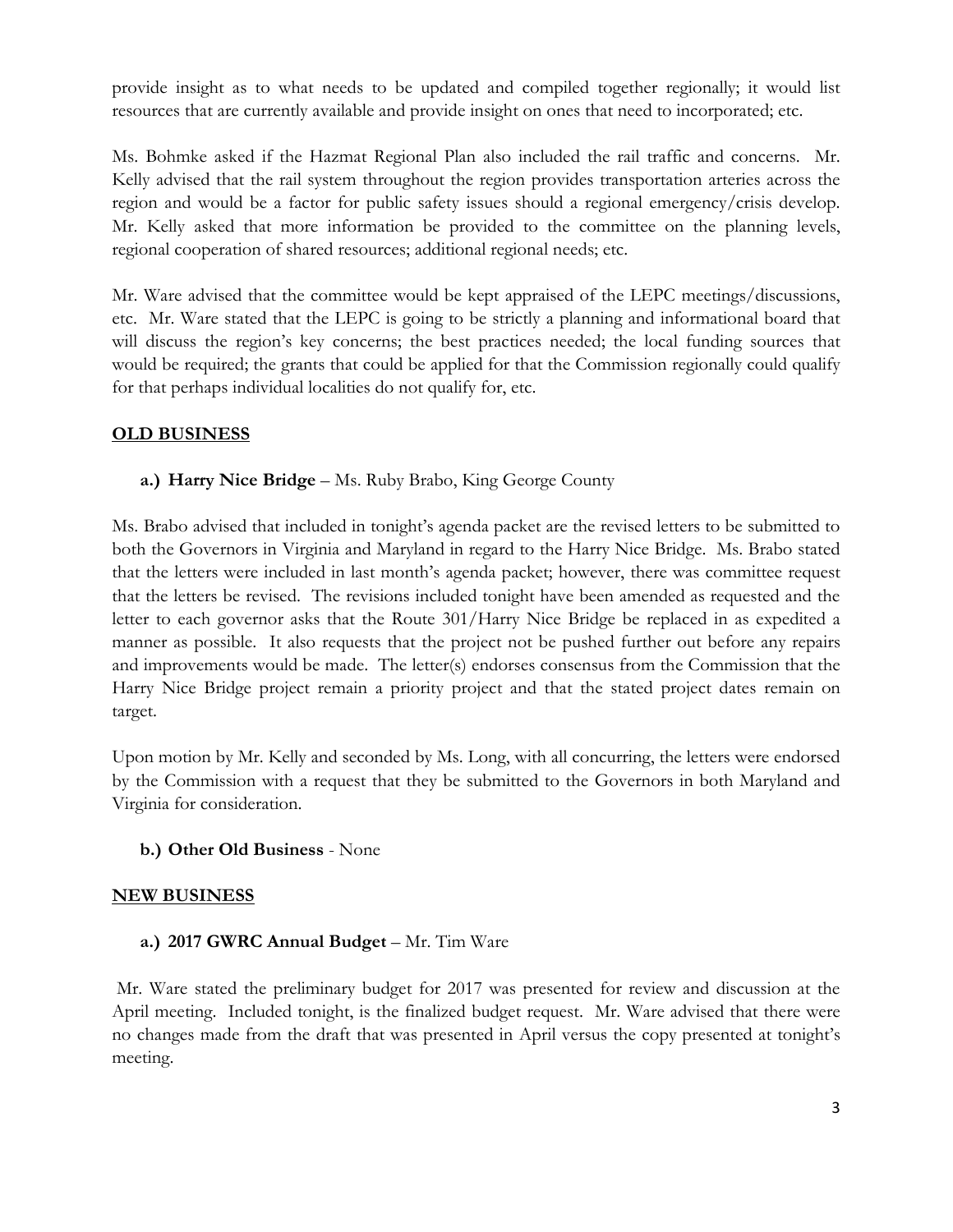Mr. Ware advised that the total budget for the George Washington Regional Commission is \$2,545,405 and this amount represents a \$527,984 increase from the previous fiscal year. Mr. Ware relayed that the locality contributions will remain the same as they were for the FY2016 year and will be \$223,383 based on the per capita request of \$0.6433.

Mr. Ware relayed that the discretionary/local contributions that equals \$299,354 and after the satisfying local matches are applied; the agency will realize a surplus of \$79,610. Mr. Ware advised that the FY2017 staffing levels will remain at ten full-time employees and two part-time employees and that consideration be given to the budget to allow for a 2% cost of living increase for all employees. Mr. Ware advised that the 2% cost of living increase will impact the budget at \$15,140. The fringe benefit and indirect cost will decrease b \$11,000 for the upcoming year and that GWRC will continue to participate in Stafford County's Health & Insurance Plan.

Mr. Ware relayed that GwRideConnect will realize a budget increase of \$70,373. This increase is due to the way the CMAQ revenue resources are noted in the GWRC budget. Also, an increase of the DRPT grant for 5% has been submitted as well. Mr. Ware stated that the FAMPO funding will increase by \$426,928 as a result of additional RSTP funding. Mr. Ware advised that of this total amount, that it is anticipated that \$101,000 can be carried over for expenditures to FY2018. Mr. Ware stated that the planning services revenue will increase by \$6,424. Mr. Ware relayed that this cost-saving measure was implemented in FY2014 and continues to be self-sustaining.

Mr. Black asked for explanation of what indirect costs are utilized for. Mr. Ware relayed that the indirect costs go to pay salaries for him (Executive Director's position) and our one full-time bookkeeper's position, as well as those expenses, such as rent that can be allocated across the organization.

Upon motion by Ms. Sellers and seconded by Ms. Brabo, with all concurring, the 2017 work budget for the George Washington Regional Commission was approved as submitted.

# **b.) Resolution No. 16-20, Authorizing the Commission to Prepare an All-Hazards Mitigation Plan on Behalf of Participating Local Governments** – Mr. Tim Ware

Mr. Ware advised that last fall the Commission prepared a grant with VDEM for the undertaking of regional eligible planning opportunities and the actual award and process was finalized on April 29, 2016. Mr. Ware stated that Resolution No. 16-20 is authorizing that the George Washington Regional Commission provide as the overseer for a regional planning grant in the amount of \$68,648.

Ms. Bohmke asked how this grant will help the region. Mr. Ware stated that if a disaster occurs and there is no Regional All-Hazards Mitigation plan in place that no FEMA dollars would be allocated to the region should an emergency affect Planning District 16.

Upon motion by Ms. Brabo and seconded by Mr. Black, with all concurring, Resolution No. 16-20 was adopted by the George Washington Regional Commission.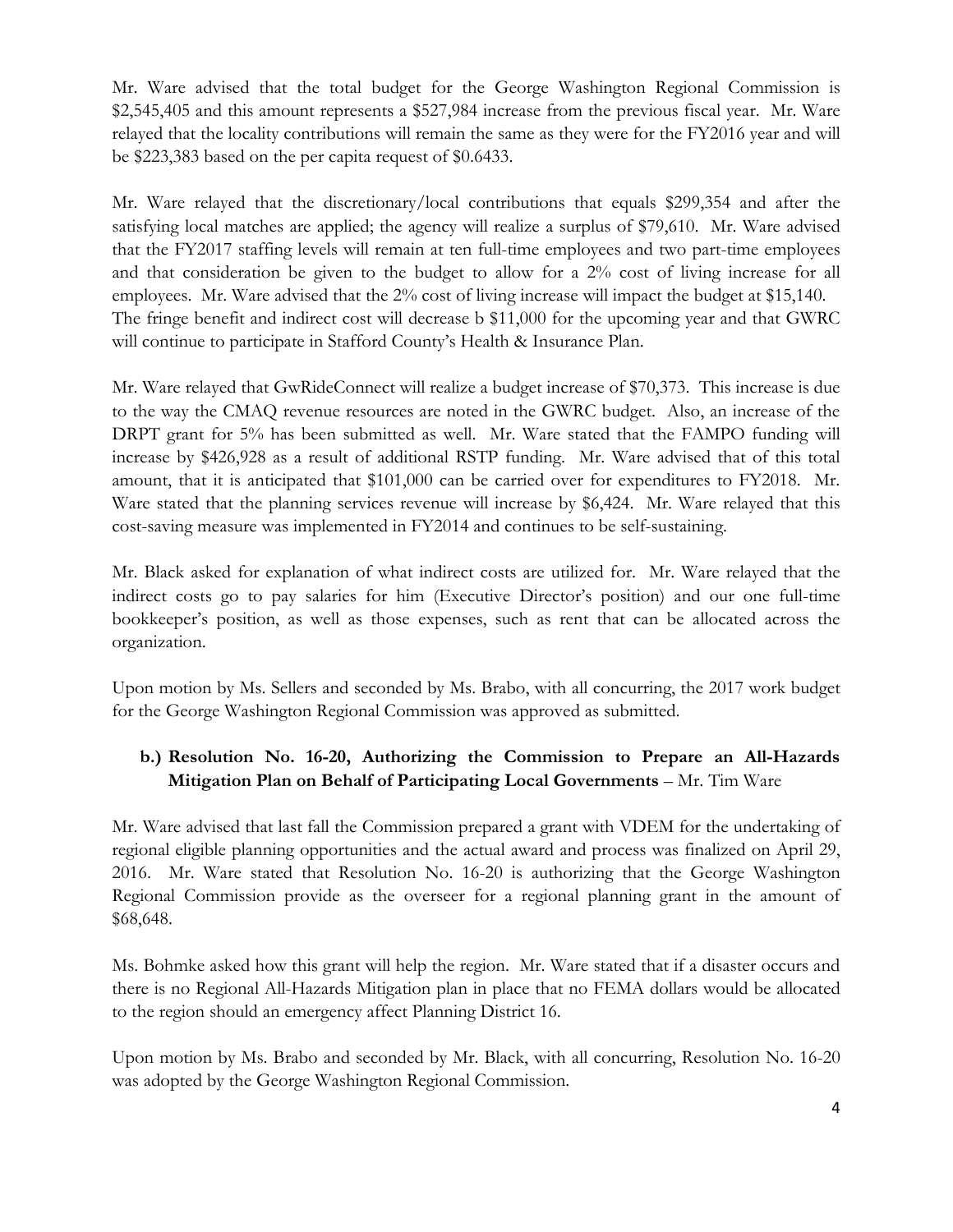### **c.) GW Region Food Forum** – Ms. Elizabeth Borst

Ms. Borst advised that the local farmer's markets throughout the region have merged into the Fredericksburg Food Access Forum. Ms. Borst stated that this forum is a working group of community partners who address fresh food access needs and solutions to the citizens in the Fredericksburg region.

Ms. Borst stated that the Forum is hosted by CLEAR, GWRC and the Farmers Market/Virginia Community Food Connections. Ms. Borst stated that the four principal goals are to:

- 1. strengthen & grow the sustainability and economic resilience of the region's food shed and its local agriculture;
- 2. to build a robust food distribution infrastructure
- 3. to reduce food deserts and to improve fresh food access for all populations; and
- 4. to enhance food access for emergency preparedness and community resilience

Ms. Borst stated that the action steps identified by the participants at the Food Forum include the following:

- 1. establishment of a regional food system Steering Council;
- 2. development of local food regional marketing plan for the institutions and the consumers;
- 3. exploration of a food aggregation center being created that will increase access to markets and to stimulate the growth for additional local food outlets;
- 4. to provide farm needs assessment and mentorship program opportunities; and
- 5. to provide education through the media

Ms. Borst stated that the localities need to do the following:

- 1. review their local policies that currently now be challenging to small farmers  $-$  i.e. a tax exemption offered by Spotsylvania County to large grain farmers that the small produce farmers are not eligible to receive;
- 2. support policies that will encourage farmland to stay in production; to make the farm land more attractive than selling to developers; to address the farm worker and the family farm sustainability;
- 3. to highlight the amount of food dollars that leaves the community via the retail grocers versus the small revenue being retained in the local economy which is seen as a major business loss; and
- 4. to commission a study that is similar to the plan utilized by the Rappahannock Rapidan Planning District that identifies barriers and recommend strategies that will support continued food production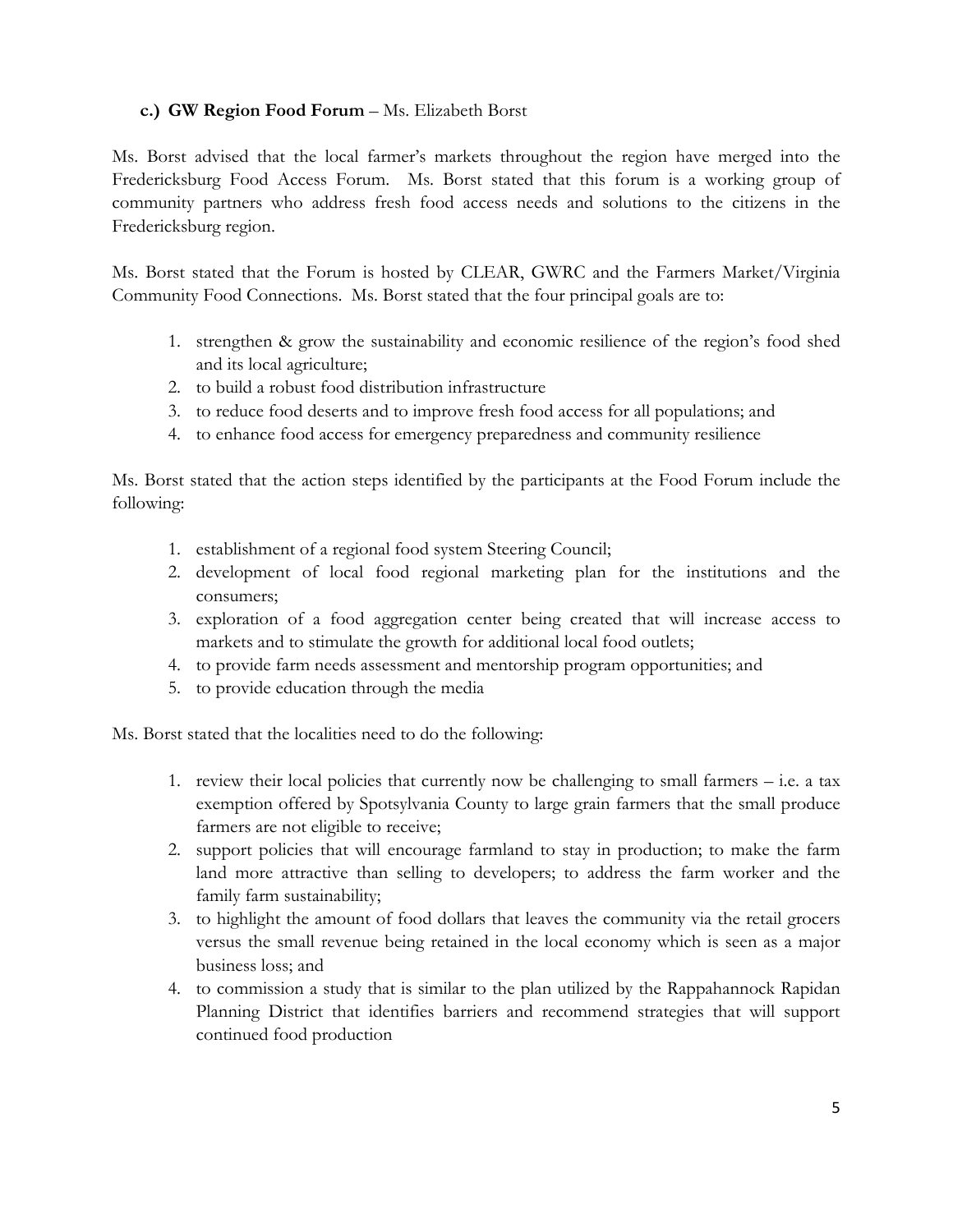Ms. Borst introduced Ms. Carey Chirico, who runs the "Table" at St. George's Episcopal Church. Ms. Chirico stated that their church has set-up a food distribution ministry. Ms. Chirico stated that the mission is 90% grant funded. Ms. Chirico advised that they have established partnerships with local farmers to obtain at a much reduced price all of the remaining produce that does not sell at the weekend farmer's markets. Ms. Chirico also advised that the church's project also partners with local restaurants to receive day-old breads, etc. Ms. Chirico stated that currently the church has enough volunteers but what is needed is a coordination of what agencies/programs are available throughout the region; other resources that citizens can be utilizing; new location sites to come forward such as the one being operated at St. George's; etc.

Mr. Kelly asked Ms. Borst what the next steps need to be. Ms. Borst stated that a regional team/committee needs to be compiled that includes all service agencies whereby contact information is compiled; resources available captured; inventory lists created; creation of a plan similar to the one compiled by Rappahannock Rapidan, etc. and that local funding of \$15,000 would need to be secured. Ms. Borst stated that with \$15,000 of funding allocated; the match would be \$15,000, and the grant amount would then equate to \$45,000. Mr. Howard stated that he did not think the Commission would be in a position to staff the effort this year; however, it is definitely something that should be pursued on the regional perspective and encouraged Ms. Borst to begin the process of making contact with individual localities.

# **d.) Letter Providing GWRC Comments on Transportation projects that have been Scored and Recommended in HB2 Prioritization Process** – Mr. Paul Agnello

Mr. Agnello advised that included in tonight's agenda packet, is a letter addressed to Secretary of Transportation, Honorable Aubrey Layne. Mr. Agnello stated that the region did well within the HB2 project selection process. Mr. Agnello relayed that eleven of thirteen projects that were submitted received funding considerations. Mr. Agnello relayed that FAMPO is asking that GWRC also endorse the letter included that expresses the region's appreciation for the high number of project considerations that are to be funded.

Mr. Agnello stated that two projects that were not selected for funding within round one of the HB2 process have been re-submitted for consideration of funding for round two. Mr. Agnello relayed that the letter also asks that the two projects be re-considered.

Lastly, Mr. Agnello relayed that the letter asks that continued state support remain in the development of additional projects that could help to mitigate the continued congestion along the I-95, US 301 and US 207 corridors within the GWRC region.

Upon motion by Mr. Kelly and seconded by Ms. Sellers, with all concurring, GWRC endorsed the chair submitting a letter of thanks and support from the Commission.

### **e.)** Local Area Targets Task Force Guiding Principles – Ms. Ruby Brabo

Ms. Brabo advised that the Local Area Targets Task Force was established to provide recommendations to the Chesapeake Bay program partnership. Ms. Brabo stated that discussion is occurring on whether the Phase III WIPs should include local area targets and if so, options on how